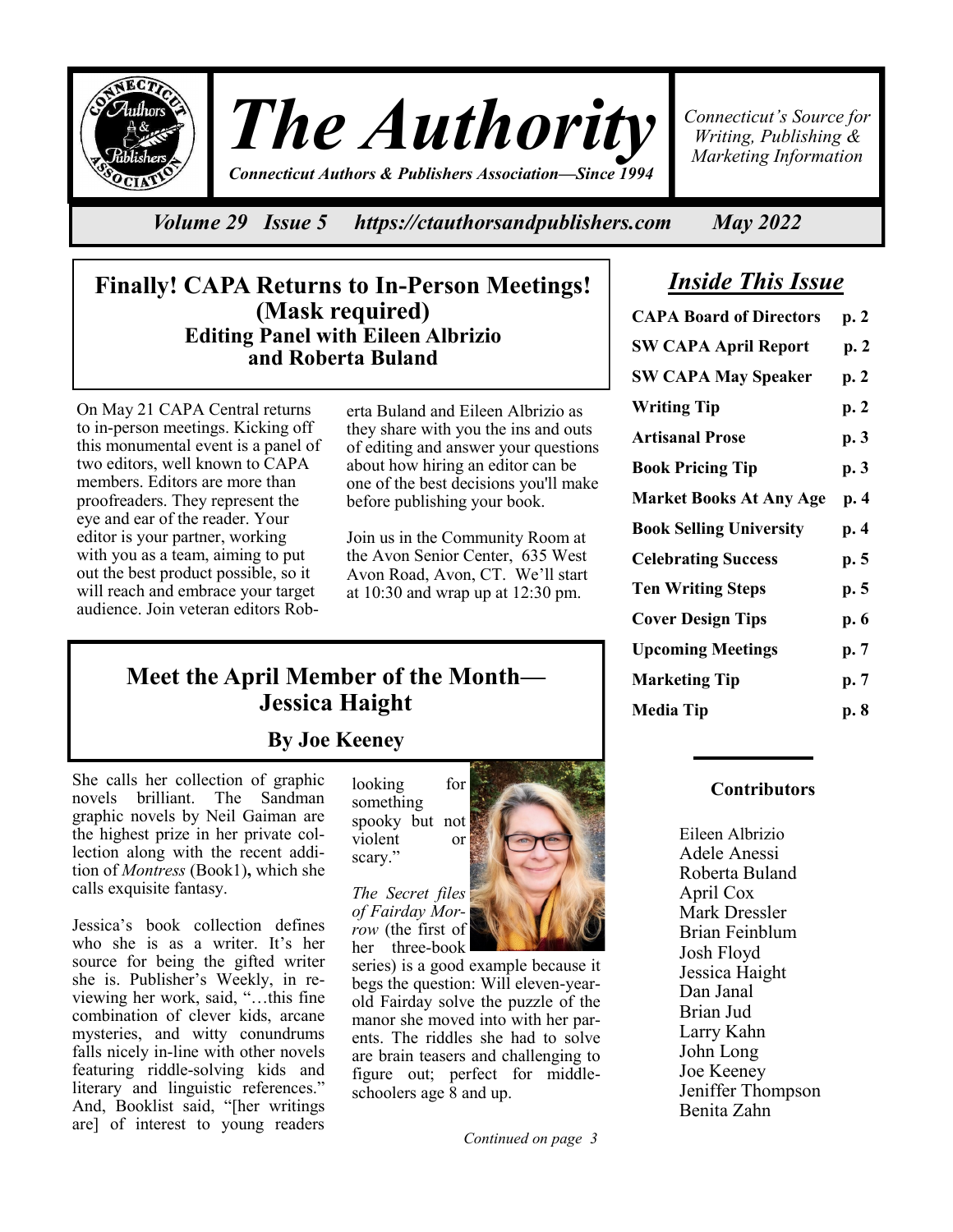### **April 2022 SWCAPA Report**

#### **By Joe Keeney**

Fourteen members attended the SWCAPA meeting held on April 11<sup>th</sup> Brian Jud sponsored and moderated the Zoom meeting.



Author Kim Pita spoke about writing a memoir. She also talked about mindfulness and her role in Connecticut mental health that came about because of her book.

Her book, *Split Ends: A Tale of 2 Crazy Sisters* written to honor her sister who died of a drug overdose in 2011, led her to become a serial entrepreneur, book marketer, publisher, and speaker; mental health

advocate; and board chair of Mental Health Connecticut. Contact Kim at https://pitapeaces.com.

# **SWCAPA Speaker: May 9, 6:30 pm**

**Common Mistakes Made by Self-Publishing Authors**, by April Cox The author covers the process of self-publishing and whether it is right for you. April has created a step-by-step program to publish a quality book. And she shares with you how to do it and create a passive income, too.

April Cox is the award-winning author and founder/CEO of Little Labradoodle Publishing with a background in IT and business management. The little Labradoodle series of eight books including three picture books and

#### **CAPA Board of Directors CAPA Officers' & Board Members' Contact Information**

**Founder** Brian Jud brianjud@comcast.net<br>
Co-Founder (CAPA) Jerry Labriola Labriola00@aol.com Co-Founder (CAPA) Jerry Labriola President Robyn-Jay Bage rjbage@comcast.net<br>
Vice President Elsa Kurt authorelsakurt@gma Treasurer Position Open Secretary Position Open Immediate Past President Dennis Schleicher dennisschleicher@me.com Newsletter Director Brian Jud brianjud@comcast.net Meet-A-Member Articles Linnea Dayton linneadayt@aol.com Program Director Brian Jud brianjud@comcast.net Membership Director Mike Kilday prophecyplanet@aol.com Website Director Robyn-Jay Bage rjbage@comcast.net Special Activities Director Deborah Kilday kildaykrafts@aol.com Publicity Director Liz Delton liz@lizdelton.com Networking Director Position Open Past-President, Advisor Roberta J. Buland rjbuland@comcast.net Past President, Webcasting Steve Reilly sriles40@aol.com

Elsa Kurt authorelsakurt@gmail.com Meet-A-Member Articles Joe Keeney ikeeney9267@spamarrest.com Meet-A-Member Articles Patti Brooks patti@pattibrooksbooks.com

SECAPA Director Patti Brooks patti@pattibrooksbooks.com SWCAPA Director Joe Keeney jkeeney9267@spamarrest.com

*Editor—Brian Jud, Meet-a-Member Column—Barbara Meredith and Joe Keeney, Copy Editor—Deborah Kilday, Staff Photographer—Deborah Kilday,* 

### page 2 The Authority

five coloring/activity books. She provides coaching, publishing services and freelance consulting to clients. She has also created, Self-Publishing Made Simple Program which has successfully brought hundreds of authors through the self-publishing process. She can be contacted at https:// www.thelittlelabradoolde.com.

The link to attend this meeting is https://us02web.zoom.us/ j/6762224705

# **Writing Tip**

"Give characters a valid grievance. A character without a purpose is a story without a cause." John Long

# **Article Submission**

*The Authority* welcomes articles written by members. Here are our guidelines.

**Topics may cover any aspect of writing, publishing and marketing.**  Your personal slant on this is of interest to all of us and welcome.

Articles should be no longer than 400 words. If the article is longer, the editors reserve the right to reduce the size or divide it into sections that would be run in successive issues.

 All articles will be edited. Submit single spaced with no built-in formatting. Submit articles to Brian Jud at brianjud@comcast.net.

Send submissions for the **Meet-A -Member** column to Joe Keeney at jkeeney9267@spamarrest.com or Barbara Meredith dbmeredith @charter.net

# **ARTICLES ARE DUE BY THE**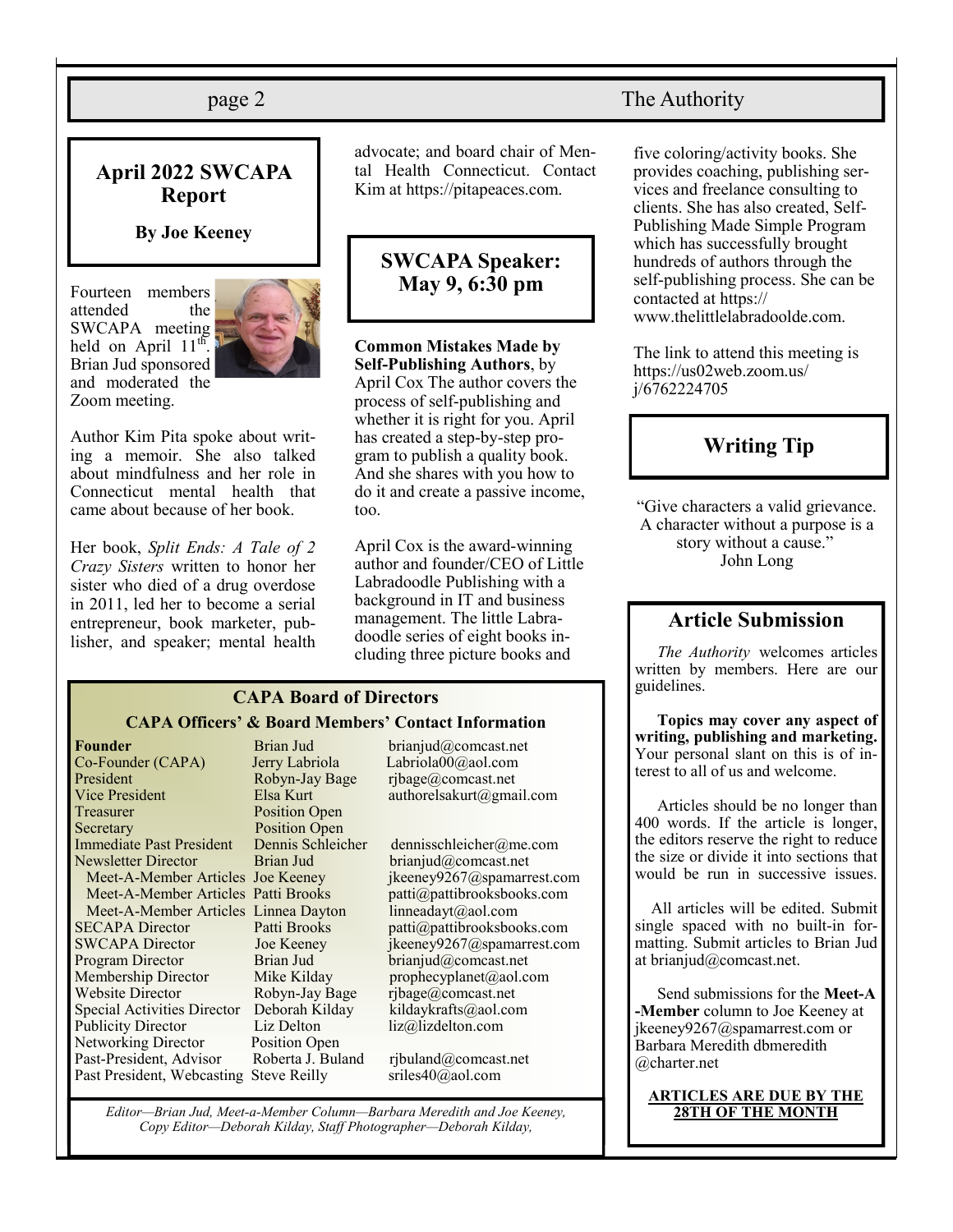# **Meet A Member Continued from Page 1**

Jessica's writing process is simple: let the ideas flow. She does not plan except for a vague mapping of characters and scenes. And, together with her co-author, Stephanie Robinson, discuss chapters to get a feel for the direction the story is going.

Both the first and second book, *Fairday Morrow and the Talking Library,* took two years to complete. One reviewer regarded *Fairday Morrow and the Talking Library* as a treat for children and word lovers alike.

The author gained insight from publisher Delacorte when they returned her manuscript, *The Secret Files of Fairday Morrow,* with editor's notes and marks. She said, "…I learned tons from [those notes] about writing."

With fresh writing skills in tow, Jessica, along with her writing partner, Stephanie Robinson, created Willow Press, and published the second book in the Fairday Morrow series, *Fairday Morrow and the Talking Library*. From that experience, she declared, "Properly editing a manuscript is one of the most important steps in publishing…you must hire professional editors. This is imperative." Her advice for the novice writer is the same: edit the book to the best of your ability. And she adds the following: Do not seek out agents until your book is as clean as you can get it. And if you use a traditional publisher, follow the rules. Deliver your work to a literary agent as they want to view it.

For Jessica, a book that is welledited deserves top-flight marketing. Place a well-crafted ad in niche markets is her advice. It is more desirable than a bunch of repeat ads circulating to the same people on social media, and it will save time and money.

One might think her marketing knowledge is academic; the truth is she has no degree. The author's training comes from life experience, a variety of jobs (to pay bills) and experience writing short stories, poetry, self-reflective articles, traditional and self-published.

Her other skill self-learned from life experience is art. And she shared that she loves art as much as writing. The proof of that love is two of her modern art pieces are displayed at Fermilab's Be a part of pARTicles virtual art exhibit. Here is a list of this gifted author's titles published on Amazon.

*The Secret Files of Fairday Morrow* (Book 1), Delacorte *Fairday Morrow and the Talking Library* (Book 2), Willow Press *Fairday Morrow and the Master's Emporium* (Book 3) To be published.

# **Book Pricing Tip**

Publishers place great attention on the figure at which to price their books, but too often they ignore the customers' perspective. Corpo-



rate buyers seeking a promotional product compare the available options (books, coffee mugs, golf shirts, etc.), so they evaluate your price differently. They weigh the perceived value of your content (for reaching their goals of increasing sales or employees' productivity) against the asking price. They evaluate the cost of the purchase relative to the return on it.

page 3 The Authority

### **Artisanal Prose**

"The Nature and Aim of Dramatic Arc in Fiction"

By Adele Annesi

The dramatic arc of a story is the shape, path and direction of the story's action and conflict.



Also referred to as narrative or story arc, dramatic arc differs from plot and character arc. Plot is the events of a story, what happens. Dramatic arc is the shape created by those events. A character arc is the direction a character takes in the story.

Both dramatic arc and narrative arc include these elements:

- Exposition: The introduction to the story, often including the who, what, where, when, why and how of the story.
- Rising Action: This is where the story's main conflict fuels the story's momentum; it often begins with an inciting incident that sets in motion the story's main events.
- Climax: This is the storyline's highest point of tension, often the point at which all the subplots and characters converge, usually in a moment of truth, realization or choice, often all three.
- Falling Action: This is what happens as a result of the main character(s)' decision and where

*Continued on page 5*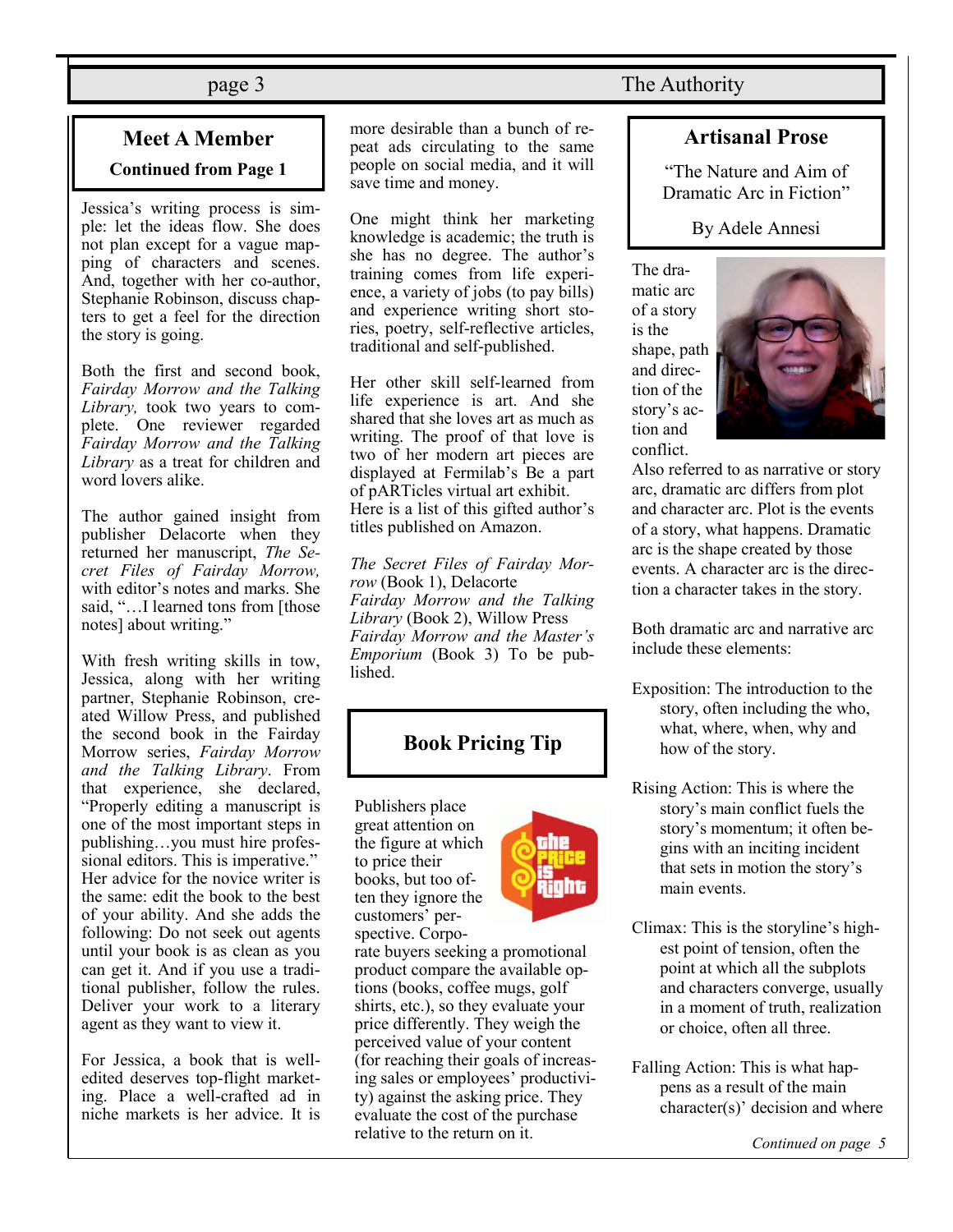# The Authority **page 4**

**Authors Can Market Books At Any Age!**

#### **By Brian Feinblum**



Some authors wonder if they are too old to learn new tricks, especially those of the technological persuasion. Well, one mature lady squashed such talk and started blogging at age 99. She kept at it for a decade until she died recently at age 109.

Dagny Carlsson died recently in Sweden. She had showed the world that it is never too late for anyone to start living and thinking positively – and to take action to get your voice heard.

"I'm proud of the truth in the proverb that you're never too old to learn," she once blogged. "That is, if you really want it." So true!

That is right, there is hope for you, whether you are 69 or 99. Age does not have to be a limit to the author who wants to market their books. Sure, most would lose a sprint against someone half their age, but the rules to book marketing provide a fair playing field.

Nothing stops anyone but fear, skill, and goals. But if you have goals, you understand which skills and resources are needed to achieve

them. You take a course. You get a coach or consultant. You ask for help and support. You experiment. You try. You show up. Once you have goals and some skills, fears wash away.

The truth is you have nothing to lose in learning and trying new things. But you have everything to gain.

I am pleased to report that I have been working with many authors in their late 60s, 70s, and 80s. They are eager to learn, confront new challenges, and go where they have not gone before.

Now, of course not everyone will be good at what they try or they may be a lot better at other things. That is okay. Try and see rather than dismiss and avoid.

All of book marketing comes down to three things:

Initiating action and getting out of your inertia.

Taking an opportunistic mindset.

Pressing, literally, the right buttons.

Celebrating a birthday soon? Don't let the number become a selfimposed prison sentence. Get off your wrinkly, old butt and take on something new, and as a result, empower yourself to take ownership of your book's fate.

# **Book Selling University is back!**

APSS, CAPA, Bowker and **IngramSpark** bring you a monthly series



of free, book-marketing webinars.





Each will occur on the fourth Wednesday of the month beginning at 7:00 pm ET.

Our inaugural event is **Self-Publishing 101 presented by Josh Floyd, president of Ingram Spark. It will be held on May 25**. This webinar will include a description of the Best Practices for IngramSpark's Self-Publishing Platform. Whether

# IngramSpark<sup>®</sup>

you've got a finished manuscript or merely an inkling for a best seller—navigating the path of selfpublishing can seem like a daunting task. However, with the right tools, content, marketing, and distribution strategies in place, being successful is a lot more achievable than it sounds.

Josh will offer insights on using the IngramSpark platform for Printon-Demand and Distribution through Ingram Book Company, considerations for preparing your book for market and advice for pricing your books for specific markets, and finally, best practices for success to the Retail Market.

#### **Register for this event here: <https://bit.ly/3w4fZlI>**

For more information contact BrianJud@bookapss.org

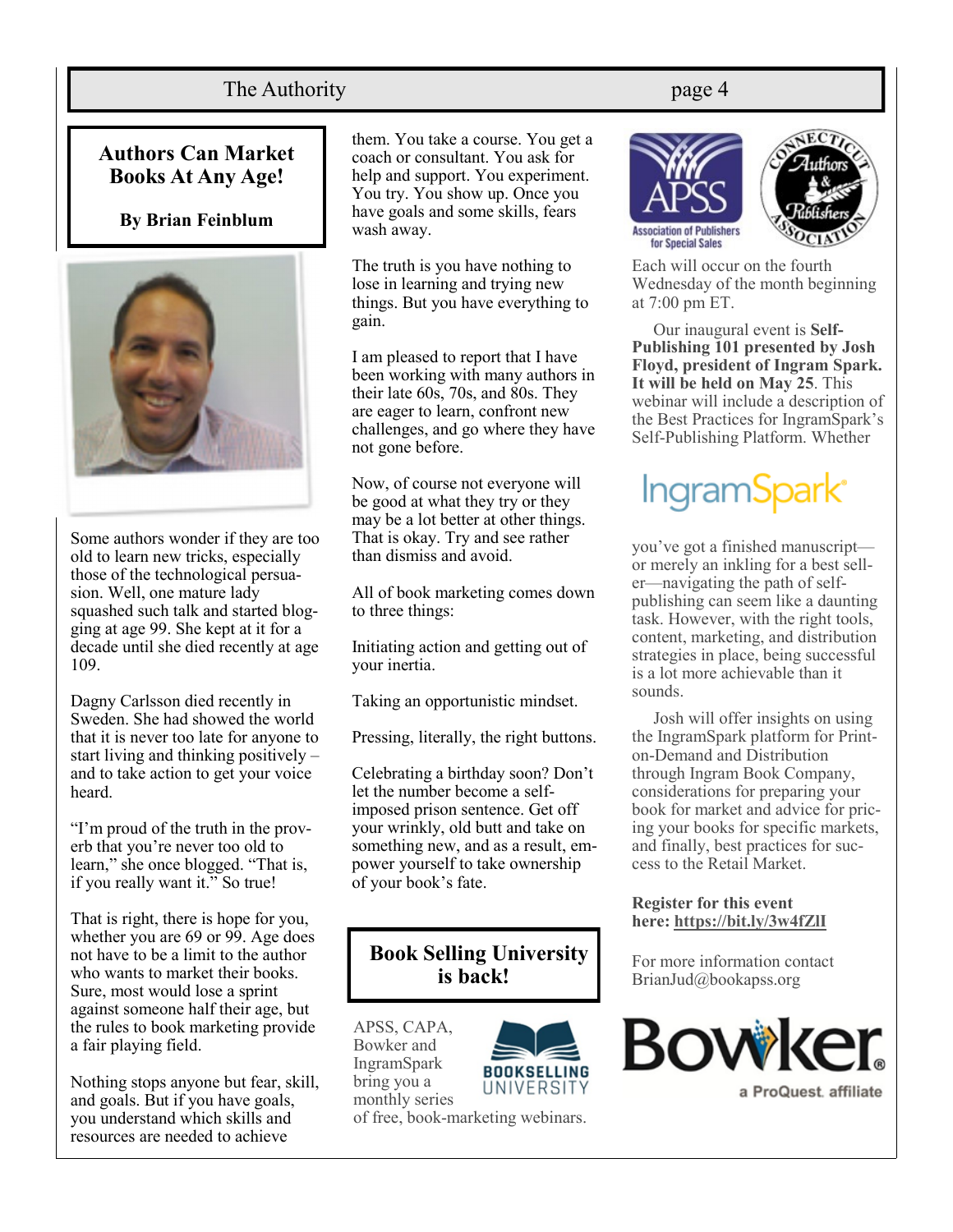# page 5 The Authority

# **Artisanal Prose Continued from page three**

the conflict yields a resolution, loose ends are tied up and tension begins to dissipate.

Resolution: Also known as denouement, this is how a story ends.

At some point in a long-form fiction project, writers will likely need or decide to outline what happens in the story. The outline can be a simple as a list or as complex as a chapter or section summary that details what happens in each chapter or section. It can also be beneficial to chart the dramatic arc. To discern the dramatic arc of a story, the writer can chart the story's primary points of change based on where they occur in the storyline (beginning, middle or end) and whether they move the story or characters backward or forward in time or in development.

Here are some questions to ask after charting the dramatic arc:

- What shape does the arc take (for example, bell curve, wavy line, sharp incline and/or decline)?
- Where is the concentration of dramatic events?
- What relationship does the dramatic arc have to the plot, the events of the story?

For a sense of how to make the most of dramatic arc, writers can turn to the playwright, who must depict with precision and clarity a story's introduction, action, climax, falling action and conclusion in a thematic container that is memorable for the right reasons.

#### **Resources for This Topic**

*The Art of Dramatic Writing,* by Lajos Egri: A classic guide to writing plays and drama *Naked Playwriting,* by William Missouri Downs and Robin U. Russin: The art, craft and life of playwriting and drama

#### Happy writing!

Adele Annesi is an award-winning author, editor and teacher. For questions on writing, email a.annesi@sbcglobal.net

# **CAPA Member Celebrating Success**

Mark Dressler was honored to be invited as a guest speaker at the Hartford County CEA/Retired Members. It's another avenue for selling books.



# **The Ten Essential Steps to Writing Your Book in a Flash**

By Dan Janal



Because I'm a marketing guy, as well as an author of more than ten books, I bring a unique perspective to writing a book. Rather than suggesting you do a ―brain dump‖ as other book coaches suggest, I

offer a structured system approach to writing your book. The overall themes are: How can I get my best prospects to buy this book? What do they need to see in the book to convince them to buy it? How can I deliver so much value they absolutely must have it?

To reach those goals, I've created this 10-step approach to put all those elements in place in an orderly way that helps you write the book you really want to write.

Here's an overview of the book-writing process. Start taking notes, and see how these steps fit into writing your book in a flash. We'll do several exercises to create your masterpiece quickly.

- Get focused. Write an executive summary, which is a short 400-word description of the book. Identify your ideal readers, and describe their main problem. Your book should provide an answer to that problem.
- Name it! Create a working title.

*Continued on page 7*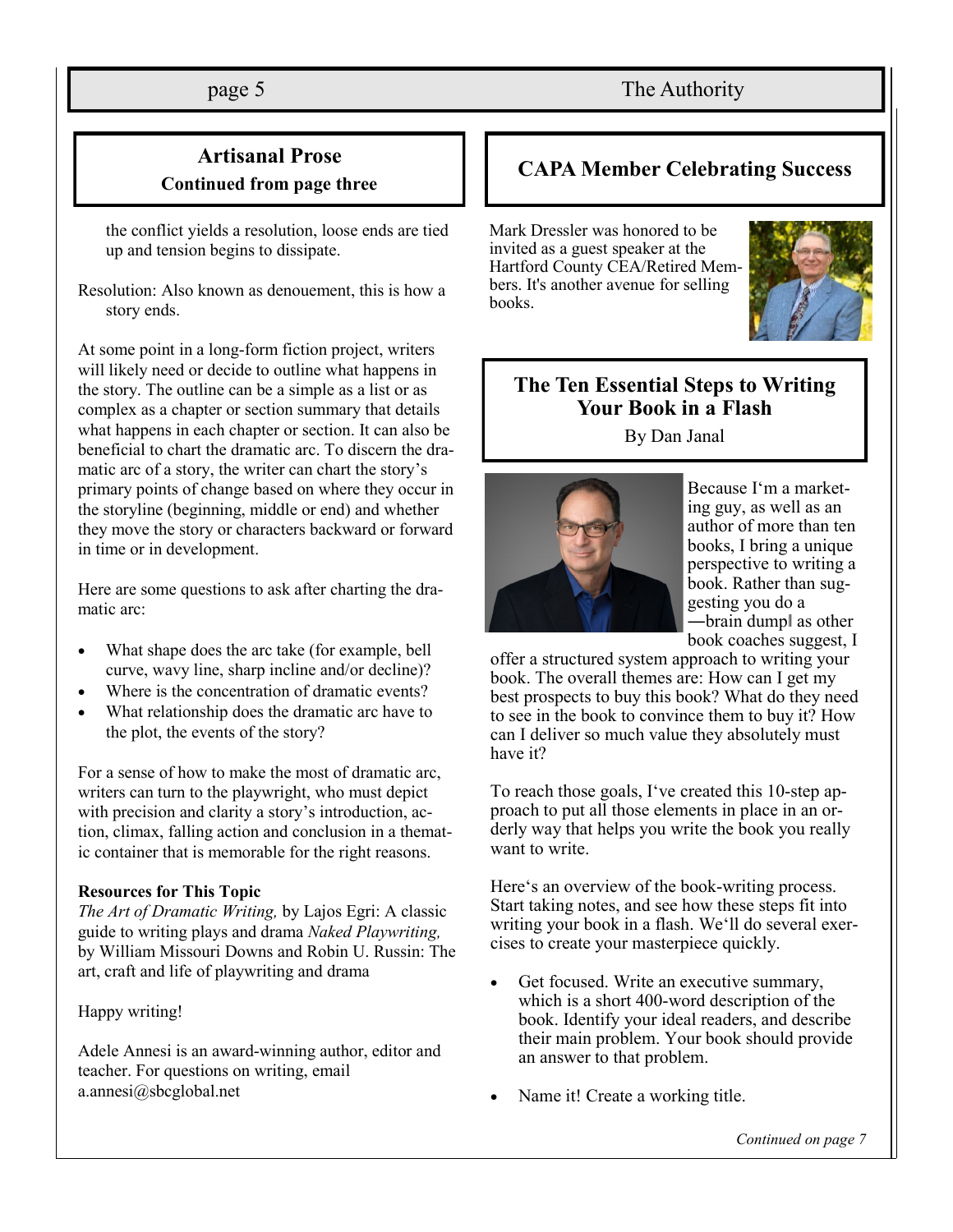# The Authority **page 6**

**Nonfiction Cover Design: What You Need to Know** By Jeniffer Thompson





signing your book cover, your jumping off point is going to be proper conventions for your genre. Because nonfiction cover design conventions are much different than those of fiction books. But that doesn't mean nonfiction book covers can't be as creative and eye catching!

Below we share some important information about nonfiction cover design so you can feel confident that your book cover will be the best it can be.

#### **What You Want Your Nonfiction Cover Design to Do**

First and foremost your book cover needs to appeal to your target audience. Of course, you'll still need to stick with design conventions for your genre or subgenre, but if you haven't done the research on your target audience or really researched your comparable titles you could run into trouble.

**The Title Needs to Say it All** At a glance, the subject of your nonfiction book should be clear making your title and subtitle extra important.

Just as with fiction books, you want your cover to immediately grab a potential reader's attention, and entice them to pick it up and look closer. But unlike fiction ti-

tles, your nonfiction title should basically sum up what the book is all about.

\*The one exception to this is the memoir. They are treated much more like fiction books. Why? Well, a memoir isn't fact exactly, nor is it fiction. We'll admit, it's an anomaly!\*

#### **Color Choices Play a Big Role**

Also, color theory plays a very big role in the message and therefore success of your nonfiction book cover. If you want to learn a bit more about color theory and get an idea of what colors may work best for you, read this helpful blog.

#### **Typeface and Fonts Send a Message Too**

The typeface and fonts used for nonfiction books varies as well. You'll also need to consider what your font choice will look like in a thumbnail image online. It needs to be clear and visible. The text itself is generally much larger and more prominent in nonfiction books as well, so you have some room to play.

But in general, more serious looking and modern typefaces (the type without embellishments and rounded or exaggerated flair) like sans-serif are used for nonfiction books. They can also be tweaked for subject and tone. But please, even if your book is humorous or playful—don't ever use comic sans!

#### **What's Different About Nonfiction Cover Design VS Fiction?**

As mentioned above, there are quite a few differences in fiction vs nonfiction cover design conventions. Some of the more important ones are listed below. Most nonfictions books:

Use more text and less complex graphics

Are more straightforward. There's no time for abstract concepts and themes

Have a title telling you what it is kind of like an essay, unlike with fiction, which often just conveys a mood or theme

In other words, you'll want your book cover design to be attention grabbing, but you don't want so many elements involved that your reader is left trying to decode the message you're trying to send!

You may have also noticed that many self-help books use muted, softer tones and soothing colors and more delicate typeface. Or, that business books use bolder colors and fonts. But self-help books can be bold too! It depends on the message. If you're sending a loud message in your self help book, you may want to use some elements that are, well, a bit louder. Remember to take into consideration your audience, what do they expect. We are attracted to covers for a reason. Good covers that fit squarely in the genre tell us what to expect inside the book.

#### **Comparable Titles Matter**

Imagine your book on a shelf next to the three to five other books already on that shelf. What do those books look like? I bet they are all pretty similar. Just like fashion, we have trends in book design and your book needs to "fit" squarely in the genre. If a reader enjoyed the other five books on the shelf, they are more likely to buy your book too. Looking the part is important when it comes to book design—so do your research and know what your audience expects to see.

#### **Why It's Important to Get the Details Right**

Because there are so many categories of nonfiction, just as there are

*Continued on page 7*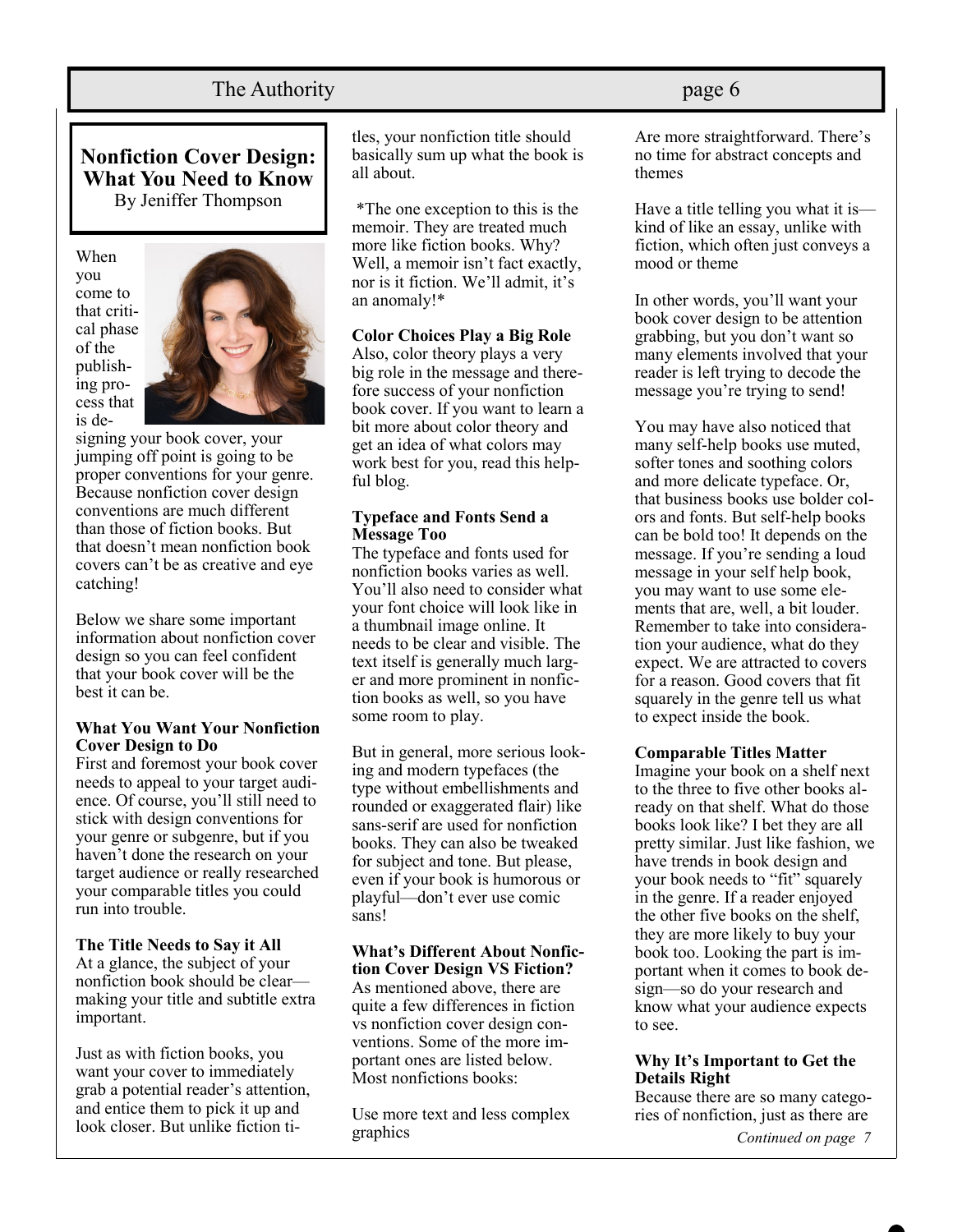# The Authority **page 7**

### **Cover Design Tips Continued from Page 6**

genres for fiction, it's not always a one size fits all approach.

A self help book is likely going to look a lot different from a business book. Just as a motivational book will be different than a manual, or a history book.

Your nonfiction cover design will ultimately be customized for your message and created to catch the eye of your target audience.

#### **An Applicable Example**

Let's say you have a great business book, meant to target entrepreneurs who are building their leadership skills. It's tone is very direct, yet positive. Now imagine what colors, typeface and fonts you might use.

Suppose this book was also directed toward young women. Do

you think you may decide on slightly different colors and typeface? Designers stay on top of trends so they know what the audience is expecting. It's all about those subtle differences, even while staying within the conventions of the genre.

Because many of our clients are nonfiction authors, we've had the experience of designing several genres of nonfiction book covers. We do a lot of memoirs, which as we mentioned, are not fiction, but are treated more like fiction. And as different as these authors and their books are, even within the same genres, we manage to find the perfect cover design for THEM. Because that's what we do!

If you find yourself needing some help with your book, get in touch for a consultation. We've got you covered! \*Pun intended\*

> **Contact Jeniffer at j@monkeycmedia.com**

**Dan Janal Continued From Page 5**

#### • -Explain it to other people by creating a Fool-Proof Positioning Statement.

- Overcome limiting beliefs. We all have them. Let's tame them.
- Create ten chapter topics. hese are your big ideas.
- Write a comprehensive outline for each chapter. Include lots of descriptions and examples to prove your points.
- Research the book.
- Write the first draft.
- Get feedback.

# **Schedule of Upcoming Meetings (Unless otherwise noted, these will be virtual meetings at https://us02web.zoom.us/j/6762224705 )**



#### **CAPA CENTRAL (Avon)**

(All meetings run from 10:30—12:30 pm Attend in-person meetings at the Avon Senior Center. To be a speaker of for more info contact BrianJud@bookapss.org) May 21: Editing Panel: Roberta Buland and Eileen Albrizio June 18: Liz Delton: Social Media and Marketing Essentials for indie and traditional authors



#### **CAPA SOUTHEAST (Groton)**

(All meetings run from 6:30 —7:30 pm. Watch them and ask questions of the speakers. For more info contact Patti Brooks, patti@pattibrooksbooks.com) May 16: Marketing on a Budget – Get the Most Buzz for Your B**ucks**, by Brian Jud June 20: Speaker and topic to be announced



#### **CAPA SOUTHWEST (Shelton)**

(All meetings run from 6:30 —7:30 pm. Watch them live and ask questions of the speakers. For more info contact Joe Keeney, jkeeney9267@spamarrest.com) May 9: Common Mistakes Made by Self-Publishing Authors, by April Cox June 13: Speaker and topic to be announced